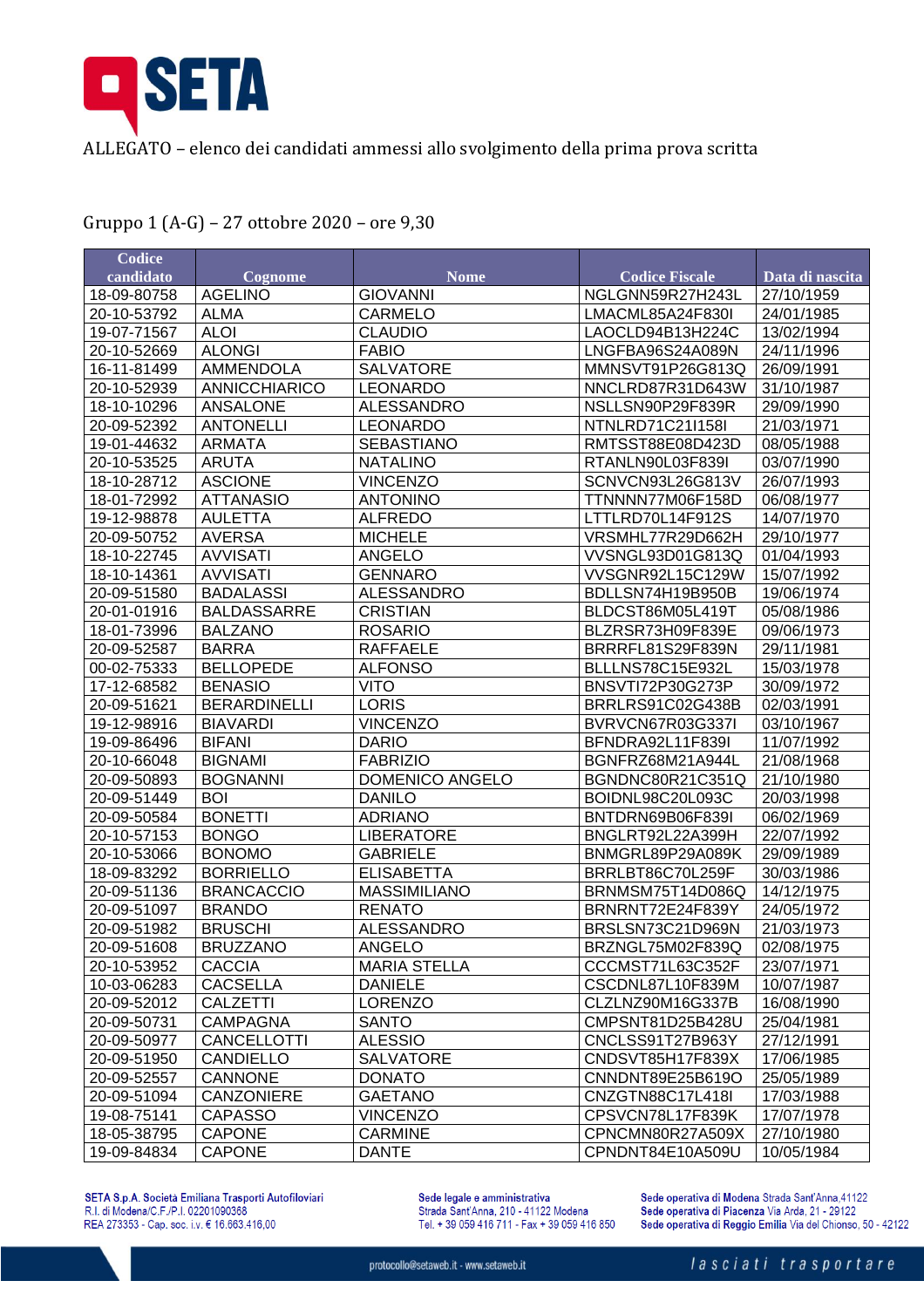

| 20-10-53164  | <b>CARACCIOLO</b>  | <b>GIACOMO</b>        | CRCGCM91E08B774E | 08/05/1991 |
|--------------|--------------------|-----------------------|------------------|------------|
| 10-03-09266  | CARBONE            | <b>DOMENICO</b>       | CRBDNC80R26F839J | 26/10/1980 |
| 20-01-02022  | <b>CARBONE</b>     | <b>BERARDINO</b>      | CRBBRD65A11A801X | 11/01/1965 |
| 20-10-66475  | CARRANO            | <b>FILIPPO</b>        | CRRFPP73S15H703A | 15/11/1973 |
| 20-09-52031  | <b>CARRINO</b>     | <b>GIUSEPPE</b>       | CRRGPP63L11F839V | 11/07/1963 |
| 19-09-82146  | <b>CARUSO</b>      | <b>RAFFAELE</b>       | CRSRFL78R13F158P | 13/10/1978 |
| 18-09-84698  | <b>CASABURO</b>    | <b>GIULIO</b>         | CSBGLI86E14F839D | 14/05/1986 |
| 20-10-60617  | <b>CASCONE</b>     | <b>LUIGI</b>          | CSCLGU85M06I862N | 06/08/1985 |
| 20-10-53158  | <b>CASTALDO</b>    | <b>GIOVANNI</b>       | CSTGNN77D15F839N | 15/04/1977 |
| 17-06-77344  | CATALANO           | <b>PIETRANTONIO</b>   | CTLPRN85R11B963C | 11/10/1985 |
| 19-09-84832  | <b>CATUCCI</b>     | <b>ALFREDO</b>        | CTCLRD89A22A399U | 22/01/1989 |
| 18-08-76004  | CATUOGNO           | <b>ALBERTO</b>        | CTGLRT81C19G813B | 19/03/1981 |
| 008-02-11218 | CAVALLARO          | <b>VINCENZO</b>       | CVLVCN76M01G813N | 01/08/1976 |
| 20-01-01614  | <b>CECCHINATO</b>  | <b>MICHELE</b>        | CCCMHL66R10L551I | 10/10/1966 |
| 18-01-75331  | <b>CHIMENTO</b>    | <b>SONNY</b>          | CHMSNY90A30A053B | 30/01/1990 |
| 20-08-46464  | <b>CHIRDO</b>      | <b>ROSARIO</b>        | CHRRSR97S07A089X | 07/11/1997 |
| 19-12-98346  | <b>CIAMPINI</b>    | <b>OMBRETTA</b>       | CMPMRT74M44H501B | 04/08/1974 |
| 19-08-75134  | <b>CICALA</b>      | <b>PASQUALE</b>       | CCLPQL92S10F839Y | 10/11/1992 |
| 20-09-51261  | <b>CICINELLI</b>   | <b>ALESSANDRO</b>     | CCNLSN78DO4Z112F | 04/04/1978 |
| 19-08-74440  | <b>CICOIRA</b>     | <b>MICHELE</b>        | CCRMHL70P11B415W | 11/09/1970 |
| 18-01-71464  | <b>CILENTI</b>     | <b>UMBERTO</b>        | CLNMRT69E26F839R | 26/05/1969 |
| 18-09-83225  | <b>CILIENTO</b>    | <b>FRANCESCOPAOLO</b> | CLNFNC91R15F839Z | 15/10/1991 |
| 13-01-15770  | <b>CINQUEPALMI</b> | <b>VITO</b>           | CNQVTI81B08L425L | 08/02/1981 |
| 18-10-22587  | <b>CIOCE</b>       | <b>CHRISTIAN</b>      | CCICRS81R11F839B | 11/10/1981 |
| 17-12-61712  | <b>CIPOLLA</b>     | <b>ANTONIO</b>        | CPLNTN77A01G751N | 01/01/1977 |
| 18-09-96164  | <b>CIPRIANI</b>    | <b>CLAUDIO</b>        | CPRCLD79S19F839P | 19/11/1979 |
| 19-08-78565  | <b>CIRISANO</b>    | <b>SANTINO</b>        | CRSSTN83D12D122U | 12/04/1983 |
| 14-09-09525  | <b>COCCOLI</b>     | ANDREA                | CCCNDR72B22F839T | 22/02/1972 |
| 20-09-51104  | <b>COLECCHIA</b>   | <b>RENATO</b>         | CLCRNT93S08F839Y | 08/11/1993 |
| 19-08-76901  | <b>COLLETTI</b>    | <b>GIUSEPPE</b>       | CLLGPP80D23G263Z | 23/04/1980 |
| 20-09-50742  | <b>COLOMBO</b>     | <b>IGNAZIO ALEX</b>   | CLMGZL92R14G273K | 14/10/1992 |
| 19-12-98409  | <b>COLUCCIA</b>    | <b>RICCARDO</b>       | CLCRCR90B24E815Z | 24/02/1990 |
| 20-09-51088  | <b>COLUMBU</b>     | <b>SALVATORE</b>      | CLMSVT65L08Z110V | 08/07/1965 |
| 19-09-81560  | <b>CONVERTINO</b>  | <b>GIOVANNI</b>       | CNVGNN79M07I690F | 07/08/1979 |
| 17-12-69235  | <b>COPPOLA</b>     | <b>CIRO</b>           | CPPCRI79P04G795U | 04/09/1979 |
| 19-01-44623  | <b>COPPOLARO</b>   | <b>GIUSEPPE</b>       | CPPGPP78S13F83VZ | 13/11/1978 |
| 00-00-35495  | <b>CORRADO</b>     | <b>LUIGI</b>          | CRRLGU84L25A509W | 25/07/1984 |
| 20-09-51403  | <b>CORTOPASSO</b>  | <b>SALVATORE</b>      | CRTSVT66T29F839H | 29/12/1966 |
| 20-10-52969  | <b>COSSENTINO</b>  | <b>ALESSIO</b>        | CSSLSS96P01G273B | 01/09/1996 |
| 20-09-51981  | <b>COSTANZA</b>    | <b>SALVATORE</b>      | CSTSVT83D05G348C | 04/04/1983 |
| 20-09-52094  | COVELLO            | <b>SANTO</b>          | CVLSNT89M30D086I | 30/08/1989 |
| 20-09-51169  | COZZOLINO          | <b>DOMENICO</b>       | CZZDNC88S20L259G | 20/11/1988 |
| 19-07-73209  | <b>CRISAI</b>      | <b>ETTORE</b>         | CRSTTR92E15F839W | 15/05/1992 |
| 19-08-76388  | <b>CUCCIA</b>      | <b>DOMENICO</b>       | CCCDNC91A04G263P | 04/01/1991 |
| 18-05-41904  | <b>CUFONE</b>      | PIETRO PAOLO          | CFNPRP92L10D005K | 10/07/1992 |
| 20-10-63390  | <b>CUSINU</b>      | <b>ANTONIO</b>        | CSNNTN76A12F979L | 12/01/1976 |
| 20-09-50571  | <b>CUSUMANO</b>    | <b>GIUSEPPE</b>       | CSMGPP76P17F061R | 17/09/1976 |
| 17-12-61222  | D'AGOSTINO         | <b>GAETANO</b>        | DGSGTN67R27G273C | 27/10/1967 |
| 18-04-34009  | <b>D'AMBROGIO</b>  | <b>GIUSEPPE</b>       | DMBGPP77L271F58P | 27/07/1977 |
| 18-09-80763  | <b>D'ANANIA</b>    | <b>EUGENIO</b>        | DNNGNE70M28G309E | 28/08/1970 |
| 20-09-52108  | <b>D'ANGELO</b>    | <b>LUIGI</b>          | DNGLGU86H11L719S | 11/06/1986 |
| 18-09-95026  | <b>DANIELE</b>     | <b>GIOVANNI</b>       | DNLGNN83D26F839B | 26/04/1983 |
| 19-08-75380  | <b>D'ANIELLO</b>   | <b>FRANCESCO</b>      | DNLFNC77R04E131V | 04/10/1977 |
| 18-10-09335  | <b>D'ANNA</b>      | <b>ELIA</b>           | DNNLE176R09F839M | 09/10/1976 |
| 19-09-86373  | D'AVANZO           | <b>ANIELLO</b>        | DVNNLL92T02G795H | 02/12/1992 |

SETA S.p.A. Società Emiliana Trasporti Autofiloviari<br>R.I. di Modena/C.F./P.I. 02201090368<br>REA 273353 - Cap. soc. i.v. € 16.663.416,00

Sede legale e amministrativa<br>Strada Sant'Anna, 210 - 41122 Modena<br>Tel. + 39 059 416 711 - Fax + 39 059 416 850

Sede operativa di Modena Strada Sant'Anna, 41122 Sede operativa di Piacenza Via Arda, 21 - 29122<br>Sede operativa di Reggio Emilia Via del Chionso, 50 - 42122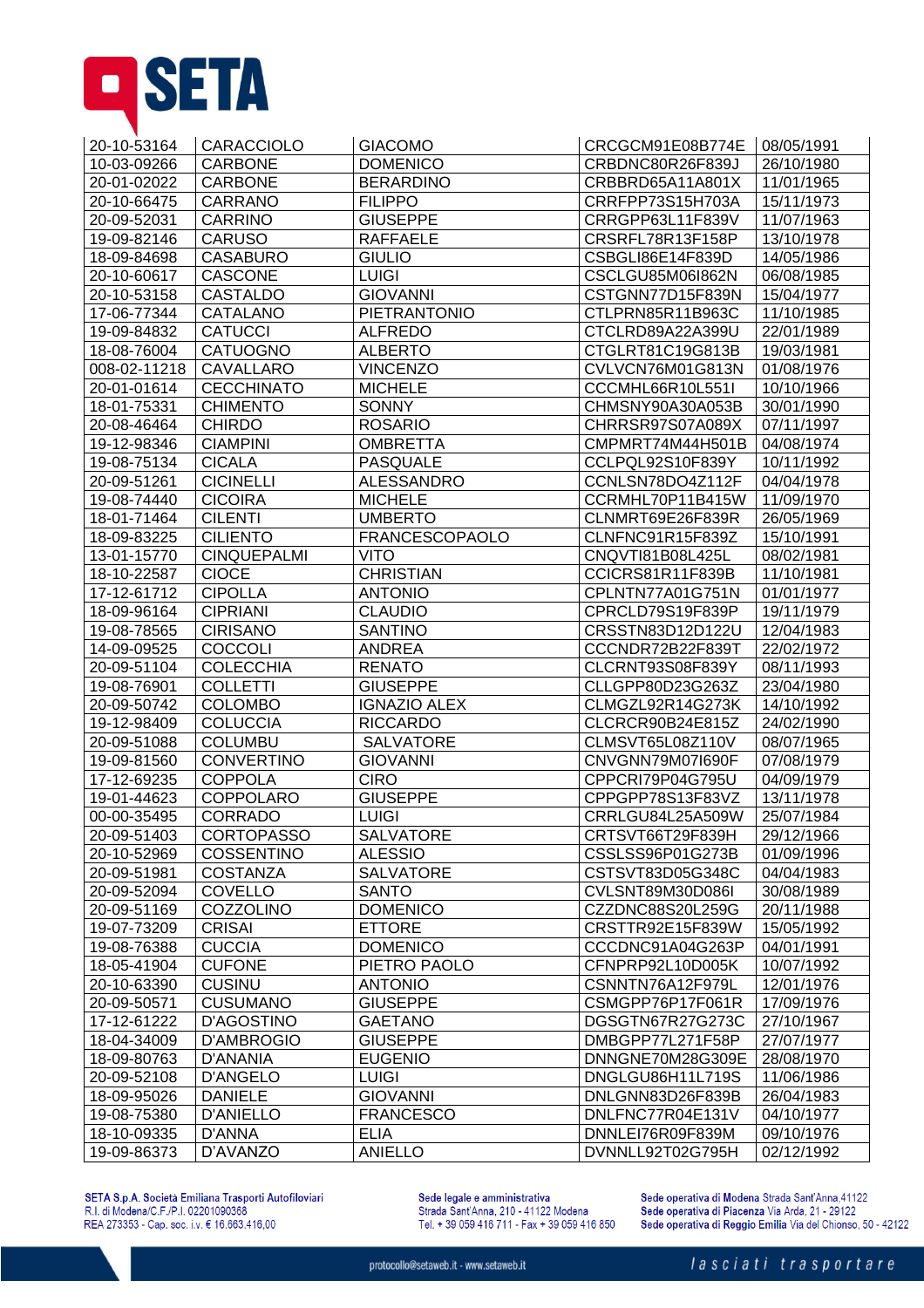

| 18-12-40621 | <b>DEALBI</b>      | <b>DAVIDE</b>          | DLBDVD75B19F257G | 19/02/1975 |
|-------------|--------------------|------------------------|------------------|------------|
| 17-12-70405 | DE CESARE          | <b>SEBASTIANO</b>      | DCSSST85R27L109X | 27/10/1985 |
| 17-05-69205 | DE COTIIS          | <b>MICHELA</b>         | DCTMHL94L55D643J | 15/07/1994 |
| 20-09-50774 | <b>DE FILIPPIS</b> | <b>ANTONIA</b>         | DFLNTN91R65F839X | 25/10/1991 |
| 19-08-77866 | <b>DE FLORIO</b>   | <b>DONATO</b>          | DFLDNT81M01A783Y | 01/08/1981 |
| 20-10-56768 | <b>DEL CIELLO</b>  | <b>PAOLO</b>           | DLCPLA76B07H501Y | 07/02/1976 |
| 20-09-50686 | DE LEO             | <b>ANDREA</b>          | DLENDR98H29C349L | 29/06/1998 |
| 19-01-44517 | DE LEO             | <b>VINCENZO</b>        | DLEVCN89M21Z133T | 21/08/1989 |
| 20-09-51979 | DELL'ANNUNZIATA    | <b>GIUSEPPE</b>        | DLLGPP85M27F839Z | 27/08/1985 |
| 18-01-73658 | <b>DELLA PORTA</b> | <b>FABRIZIO</b>        | DLLFRZ76C11F912R | 11/03/1976 |
| 19-07-71505 | <b>DELLISANTI</b>  | <b>DOMENICO</b>        | DLLDNC77S02A669A | 02/11/1977 |
| 20-10-52860 | <b>DELLO RUSSO</b> | <b>FABIO</b>           | DLLFBA92B21A509I | 21/02/1992 |
| 17-12-66550 | <b>DELMEDICO</b>   | <b>MICHELANGELO</b>    | DLMMHL76R28Z404P | 28/10/1976 |
| 20-09-51886 | DE LUCA            | <b>DANIELE</b>         | DLCDNL82C02D773S | 02/03/1982 |
| 20-10-64339 | DE LUCA            | <b>LUCA</b>            | DLCLCU81B19A783D | 19/02/1981 |
| 19-08-75392 | DE MARTINO         | <b>GERARDO</b>         | DMRGRD81S22A509N | 22/11/1981 |
| 18-12-42340 | DE ROSA            | <b>SERGIO</b>          | DRSSRG72A26F839X | 26/01/1972 |
| 19-08-77864 | <b>DE SANTIS</b>   | <b>MARIO</b>           | DSNMRA87E04F839B | 04/05/1987 |
| 18-08-67562 | DE SAPIO           | <b>SABATO</b>          | DSPSBT76S06A509T | 06/11/1976 |
| 18-01-75755 | DE SILVESTRO       | <b>MAGDALENA</b>       | DSLMDL80T51Z129P | 11/12/1980 |
| 20-09-51946 | DE STEFANO         | <b>GERARDO</b>         | DSTGRD64R11A013P | 11/10/1964 |
| 20-10-53027 | DI CIANO           | <b>UMBERTO</b>         | DCNMRT76P02E435Y | 02/09/1976 |
| 18-08-62615 | <b>DI CRISTO</b>   | <b>RAFFAELE</b>        | DCRRFL75E28L259W | 28/05/1975 |
| 17-12-66083 | DI FUSCO           | <b>RAFFAELE</b>        | DFSRFL88M28F839X | 28/08/1988 |
| 18-12-39668 | <b>DI MAGGIO</b>   | <b>MAURIZIO</b>        | DMGMRZ65A22C858W | 22/01/1965 |
| 18-01-75685 | <b>DI NITTO</b>    | <b>GIUSEPPE</b>        | DNTGPP89A29E882Q | 29/01/1989 |
| 18-01-71727 | <b>DIONISI</b>     | <b>GIANPIERO</b>       | DNSGPR84S07B936U | 07/11/1984 |
| 20-10-57064 | DI RUBBO           | <b>ELIA</b>            | DRBLEI80P17A783U | 17/09/1980 |
| 19-09-82219 | <b>DOTOLI</b>      | <b>ANTONIO</b>         | DTLNTN67C03A399L | 03/03/1967 |
| 20-10-53811 | <b>DOZZI</b>       | <b>TERESA</b>          | DZZTRS69L50A944M | 10/07/1969 |
| 17-12-68003 | <b>EBOLI</b>       | <b>ANTONIO</b>         | BLENTN81D25F839U | 25/04/1981 |
| 20-10-64177 | <b>ESPOSITO</b>    | <b>ALDO</b>            | SPSLDA78R08C129E | 08/10/1978 |
| 11-02-14073 | <b>ESPOSITO</b>    | <b>GIUSEPPE</b>        | SPSGPP74A03L259E | 03/01/1974 |
| 17-12-63930 | <b>ESPOSITO</b>    | <b>PIETRO</b>          | SPSPTR94S19E335P | 19/11/1994 |
| 18-10-06233 | <b>FELEPPA</b>     | <b>GENNARO</b>         | FLPGNR76H15Z114D | 15/06/1976 |
| 20-09-50804 | <b>FERLISI</b>     | <b>GIORGIO</b>         | FRLGRG83M24G273A | 24/08/1983 |
| 17-12-67916 | <b>FERRARI</b>     | <b>FRANCESCO</b>       | FRRFNC73C07H223Y | 07/03/1973 |
| 19-07-72869 | <b>FERRULLI</b>    | <b>MICHELE</b>         | FRRMHL87D20A662K | 20/04/1987 |
| 20-09-52426 | <b>FIENGO</b>      | <b>GIANCARLO</b>       | FNGGCR61B10G902P | 10/02/1961 |
| 20-10-57298 | <b>FILIPPI</b>     | <b>IOLE</b>            | FLPLIO69D70C219J | 30/04/1969 |
| 20-09-51281 | <b>FIUMARA</b>     | CARMELO                | FMRCML69H17A194L | 17/06/1969 |
| 20-09-51324 | <b>FLAUTO</b>      | <b>FRANCESCO PAOLO</b> | FLTFNC66T10G273X | 10/12/1966 |
| 20-09-50884 | <b>FORNASARI</b>   | <b>LUIGI</b>           | FRNLGU74A30A965G | 30/01/1974 |
| 18-12-41478 | <b>FRANCHINI</b>   | <b>MARIO</b>           | FRNMRA66L28F839I | 28/07/1966 |
| 18-05-37794 | <b>FRANCI</b>      | <b>FABIO</b>           | FRNFBA74H25H501Y | 25/06/1974 |
| 20-01-01785 | <b>FRIJIA</b>      | <b>FRANCESCO</b>       | FRJFNC84T21M208X | 21/12/1984 |
| 20-09-50506 | <b>FUMAROLA</b>    | <b>MASSIMILIANO</b>    | FMRMSM87E03C741E | 03/05/1987 |
| 20-02-15870 | <b>GARONE</b>      | <b>ANTONIO</b>         | GRNNTN75E02G793L | 02/05/1975 |
| 14-11-45599 | <b>GERMANI</b>     | <b>FRANCESCO</b>       | GRMFNC62P10A363P | 10/09/1962 |
| 18-12-44046 | <b>GERMONI</b>     | <b>ALESSANDRO</b>      | GRMLSN78M26D611J | 26/08/1978 |
| 19-09-84597 | <b>GEROLINO</b>    | <b>MARIO</b>           | GRLMRA72P26F798P | 26/09/1972 |
| 19-12-00410 | <b>GHIGINI</b>     | <b>ROBERTO</b>         | GHGRRT66A20B025T | 20/01/1966 |
| 20-01-01836 | <b>GIACOPUZZI</b>  | <b>STEFANO</b>         | GCPSFN92L29L781U | 29/07/1992 |
| 17-12-65960 | <b>GIANGRANDE</b>  | <b>MARCO</b>           | GNGMRC93P27G273G | 27/09/1993 |
| 20-09-52039 | <b>GIANNICO</b>    | <b>FILIPPO</b>         | GNNFPP68T03L049W | 03/12/1968 |
|             |                    |                        |                  |            |

SETA S.p.A. Società Emiliana Trasporti Autofiloviari<br>R.I. di Modena/C.F./P.I. 02201090368<br>REA 273353 - Cap. soc. i.v. € 16.663.416,00

Sede legale e amministrativa<br>Strada Sant'Anna, 210 - 41122 Modena<br>Tel. + 39 059 416 711 - Fax + 39 059 416 850

Sede operativa di Modena Strada Sant'Anna,41122 Sede operativa di Piacenza Via Arda, 21 - 29122<br>Sede operativa di Reggio Emilia Via del Chionso, 50 - 42122